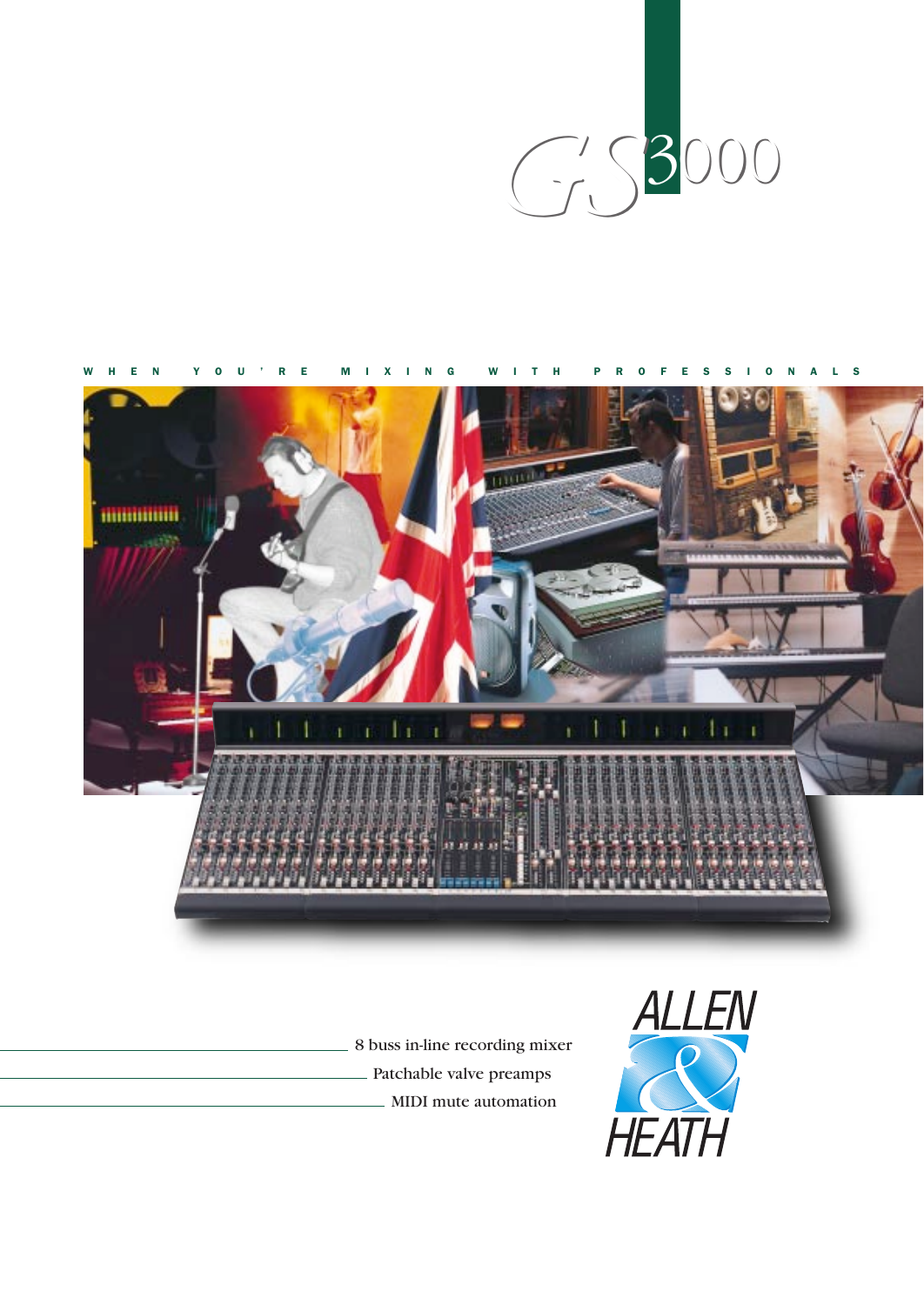

#### INTRODUCTION

For decades, analogue consoles have been adding warmth and clarity to countless hit records. GS3000 combines fresh, innovative design with the very best of analogue technology. For commercial and project studios, GS3000 offers the convenience of intuitive, instant control, plus the reassurance of proven dependability and ease of service.

Unlike any other console in its price range, GS3000 gives you two patchable SVT (Symmetrical Valve Technology) valve preamps, allowing you to add touches of unmistakable tube warmth to your mixes.

Over the years, the name Allen & Heath has become synonymous with smooth and powerful EQ. All mono inputs have access to 4 band equalisation with fully parametric mid bands, giving superb corrective and creative EQ capability.

The console's twin-fader, in-line format gives total control at all stages of the recording process, whilst the intuitive panel layout makes creating the perfect mix easier than ever. Each input strip has two paths: one for the music source and one for the multitrack recorder returns. The mix set up for the studio monitor during tracking becomes the main mix for mastering.

All in all, GS3000 has the flexibility and functionality and the outstanding sound quality that true professionals demand.



- 8 buss routing architecture
- 24 and 32 channel frames
- $\triangleright$  52 and 68 inputs to the mix
- 2 valve mic/line/guitar preamps
- Wide ranging, high performance mic preamp
- In-line twin fader input format
- 4 band EQ with full parametric mids
- 2 dual stereo channels with automation as standard
- 6 aux sends with 2 automated master mutes
- MIDI mute automation
- $\blacktriangleright$  4 mute groups
- MIDI machine control
- Tape send and return on every channel
- Group/direct switching
- Oscillator for signal setup
- **Talkback facility**
- 2 studio feeds
- Solo-in-place and PFL on both channel paths
- Channel status indicator LED
- Optional 12 segment input bargraph meterbridge
- Dedicated interface for three 2-track recorders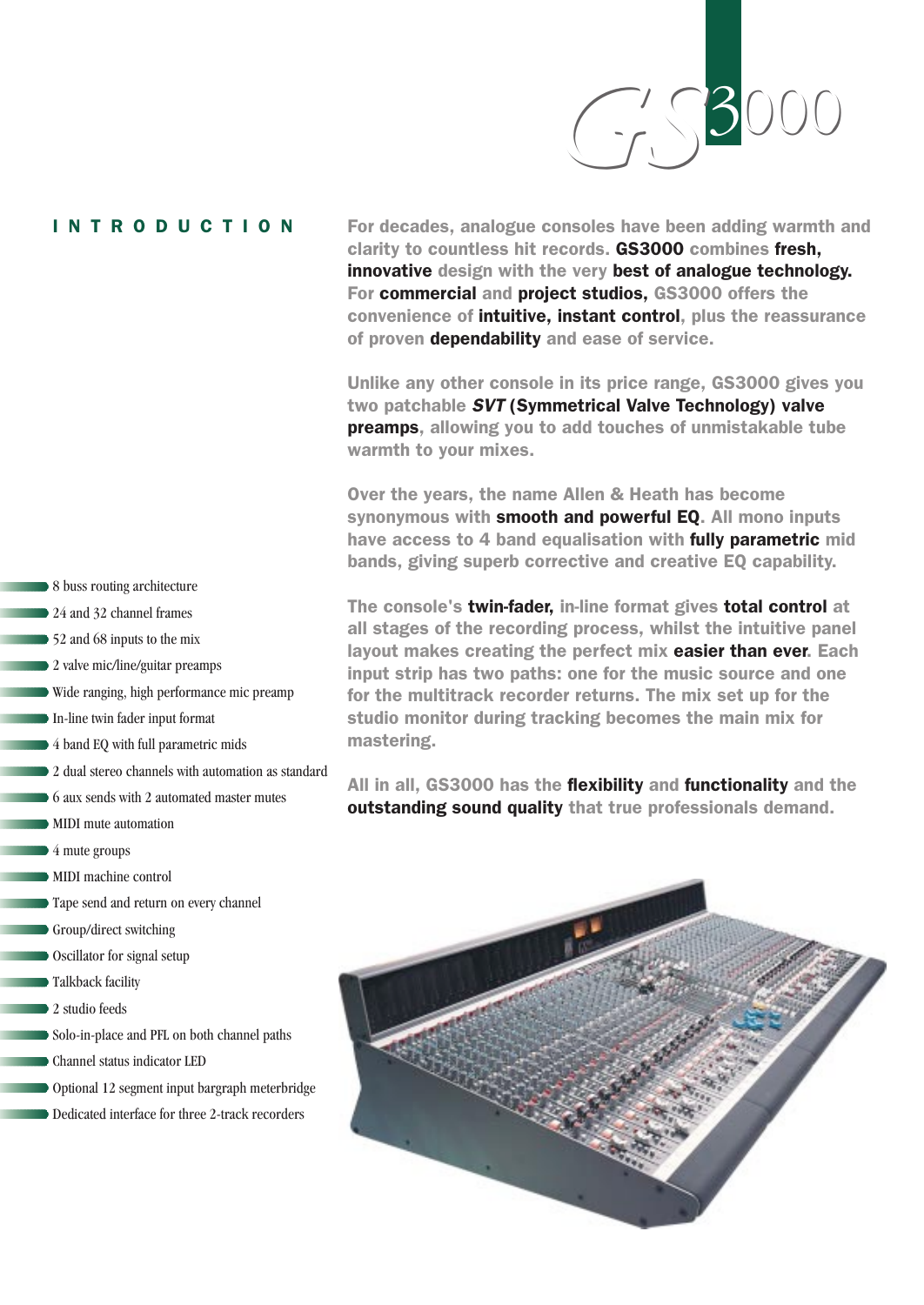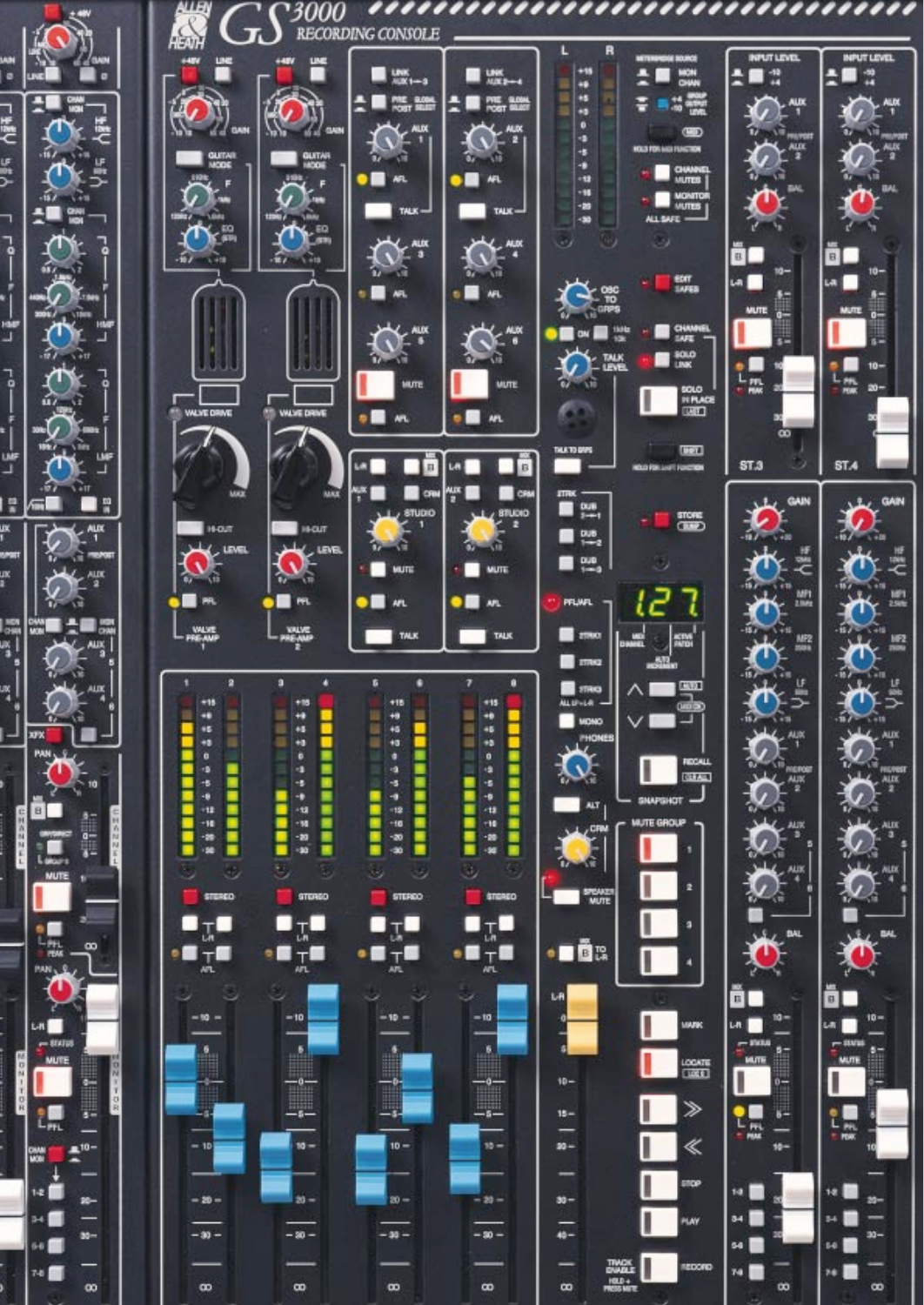## *Mono dual input/output strips*

GS3000 input/output channels are designed to provide the very best in analogue sound technology. Intuitive operation is assured through clear layout and extensive use of illuminated switches and leds, indicating setups at a glance.

Frame sizes of 24 and 32 mono inputs plus 4 stereo inputs as standard are available, giving up to 68 inputs to the mix.

#### **DUAL PATHS - DUAL FADERS**

Like most modern large-format recording consoles, GS3000 has in-line architecture: the recording ("channel") path and the monitor/mixdown path are both contained in the same channel strip. This increases the number of input channels for a given frame size, gives more tape track returns and makes the console easier to use because the monitor fader is in line with the recording channel fader.

With GS3000 the recording level is set on the 60mm channel fader, and the signal is monitored from tape on the long fader. When the recording is completed and the multitrack is set to playback, the long 100mm faders are already set to the correct level for mixdown.

Track bouncing is also straightforward with GS3000: send the replayed monitors or tape returns via their pans to the appropriate group(s) and switch the record outputs to *group*.

Access is provided from both paths to the 8 groups, 6 auxes and to the stereo B "channel" mix and main L-R "monitor" mix.

#### **BRITISH PARAMETRIC EQ**

Each channel strip has a four band EQ with two fully parametric mid sections. The Q is continuously variable from 0.6 for subtle changes to 2 for radical correction or effect. The frequency range of the mid sections is extended especially at low frequencies, and the cut and boost increased to give more creative potential.

For extra flexibility, the mid EQ sections can be inserted either in the recording channel path or the mixdown monitor path, as can the high/low frequency EQ sections. The *EQ in* switch provides quick in-and-out comparisons in all setups.



#### **MIC/LINE INPUTS channel path**

#### NEW MIC PREAMPS

The GS3000 uses a new microphone preamp which has been specifically designed to give a wide gain range, high linearity and extremely low noise. Noise performance at mid gain is as much as 12dB quieter than other designs.

Extensive functionality is provided in every strip: phantom power switches on each mic input, phase switches, low cut filters, the EQ splitting capability, individual stereo mix buss routing and automated muting on both channel and monitor paths. In addition to the pre-fade listen monitoring there is also a solo-in-place system which allows you to hear any channel or monitor signal post fade and in stereo for 'in the mix' checking.

#### FORWARD ROUTING

Post-EQ, the channel path is fed via PFL, mute and fader to the *grp/dir* switch: send either the direct channel output or the appropriate group to the *tape out* jack.

*Pan* and *on* switches also take the channel path's output to the stereo B *channel mix* for extra monitors and feeds; and to the *source* switch at the foot of the channel. Select *channel* as the source to submix to tracks during multitracking and bouncing, or for more effects during mixdown.

For extra inputs at mixdown, say from MIDI instruments, channel-path inputs can be sent to the main monitor mix by pressing *B TO L-R* on the master section.



### *Built-in*

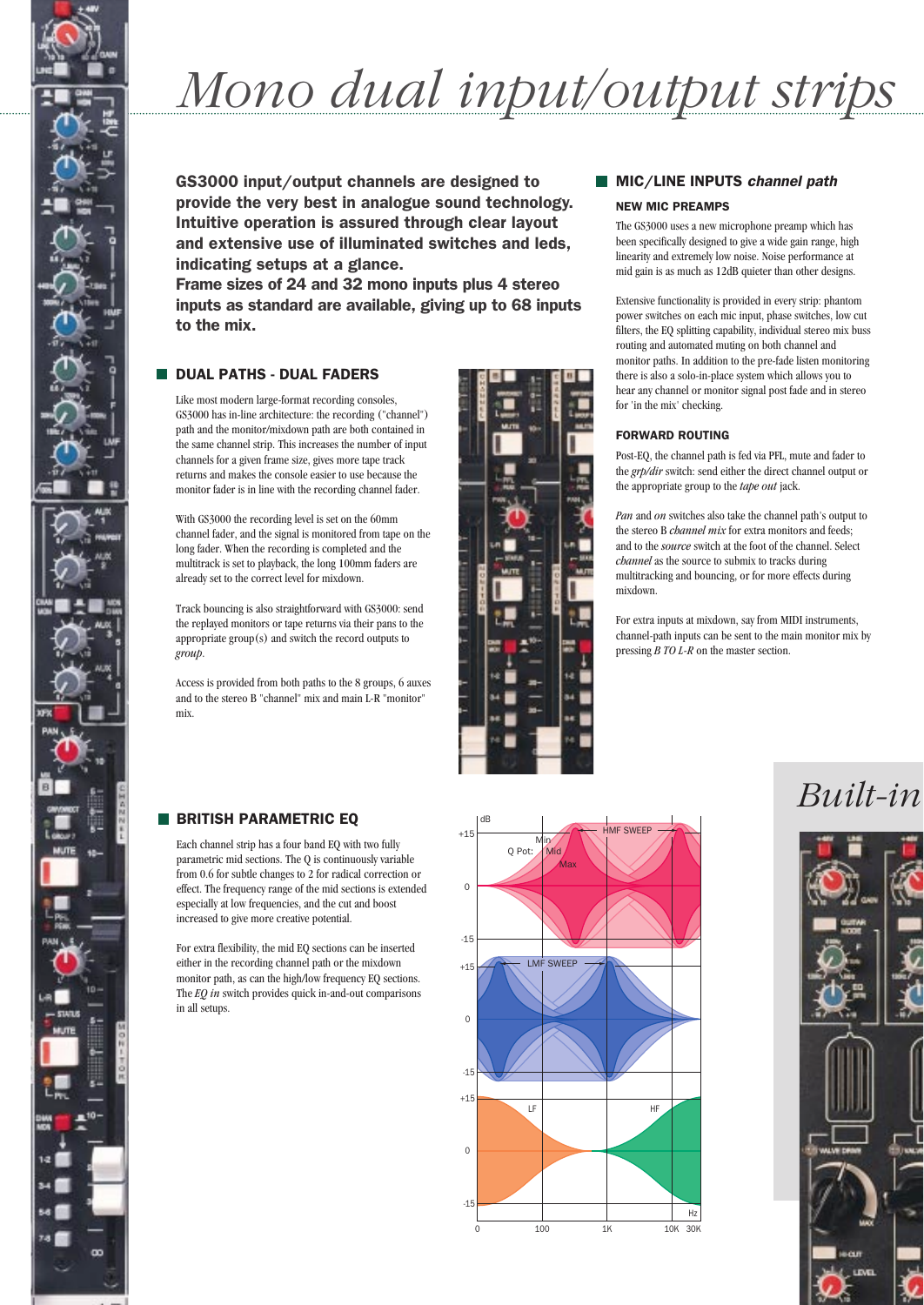#### **TAPE RETURN INPUTS** monitor path / main L-R mix.

Each channel strip has a tape return input jack socket, switchable between +4dBu and -10dBV levels.

This *monitor* path has a 100mm fader and can be routed to the L-R mix buss to create a stereo mix during track-laying. The mix created here for control room monitors during tracking will need little alteration for mastering at mixdown.

With no jack plug in the tape input connector, the mic/line input is fed, pre-insert, to the monitor path for long-fader control in sound-reinforcement applications.

#### 6 AUXES PLUS XFX

Feeds to any four of the 6 auxes can be chosen in pairs from either the mic/line channel path or the tape return monitor path.

Auxes 1 and 2 can be set pre or post-fade by global switches in the master section: pre-fade for musicians' cues from the channel path, post-fade for dedicated effects from the channel path to tape, or for extra effects from the monitor path on mixdown.

Auxes 3 to 6 are post-fade FX sends, with 5 and 6 included in the mute automation system for programmed control of effects.

When mixing down, a separate post-fade stereo effects send can be created by pressing the XFX button: this sources the channel fader from the long monitor fader. The channel fader then becomes the stereo level send (which can be mute automated) with its output available on the studio feed output jacks.

#### PEAK AND STATUS LEDS

Each strip has a red *peak* warning led which monitors the signal at the mic/line preamp, after the EQ and after both faders. The led illuminates if signal level is within 6dB of clipping at any of these points.

Linked to the MMC control, the *status* warning led shows record-ready and channel-safe conditions.

## *Dual stereo inputs*



4 STEREO INPUTS

Two dual stereo channels are mounted on the right of the master section - 4 stereo inputs in all.

All stereos have automated mute, linear faders, stereo PFL and routing via balance controls to both mixes.

The lower stereos with their 100mm faders are ideal for electronic instruments and MIDI-sequenced sources. They have *gain* pots, 4-band EQ and, like the mono channels, routing to all auxes.

The upper stereos are built for FX returns: they include input matching for hi or lo levels and routing to auxes 1 and 2 for monitor mixes.

Innovative switching in the master section enables extensive use of auxes and stereos for effects in cues and the final mix.

### *SVT valve preamps*



1040 e

Allen & Heath has introduced its SVT (Symmetrical Valve Technology) in the GS3000. Two, doubletriode ECC83 valve amplifiers can be patched to add warmth and colour to inputs or mixes.

Based on resurgent high-fidelity vacuum tubes, SVT can be configured in symetrical mode for regular mic/line or mix sources, or single-end cascaded 'guitar' mode to give the type of pleasing harmonic distortion much sought after by guitarists.

In mic/line mode, the double triode valve is balanced, each triode amplifying one half cycle. Maximising the characteristics of the valve, this low noise configuration compresses and then soft clips both halves of the cycle equally, ensuring that only low order harmonics are produced when the valve is overdriven.

In *guitar* input mode, the valve is not balanced, so

the positive half cycle will distort differently from the negative when overdriven. This produces the rich second harmonic distortion, so often absent from solid state guitar amps.

Inputs are taken via gain controls from balanced XLR and TRS jacks for mic or line sources. For *guitar* mode a high-impedance input is provided, with a pre-valve swept-frequency EQ.

The *valve drive* control sets the colouration created by the valve and a switchable *high-cut* filter removes hf and enhances warmth. Output is sent to the rear-panel jack.

Patch to channel insert for full EQ and routing, or to group to record direct to tape; or patch to the master mix (L and R inserts) to add warmth to the whole mixdown.

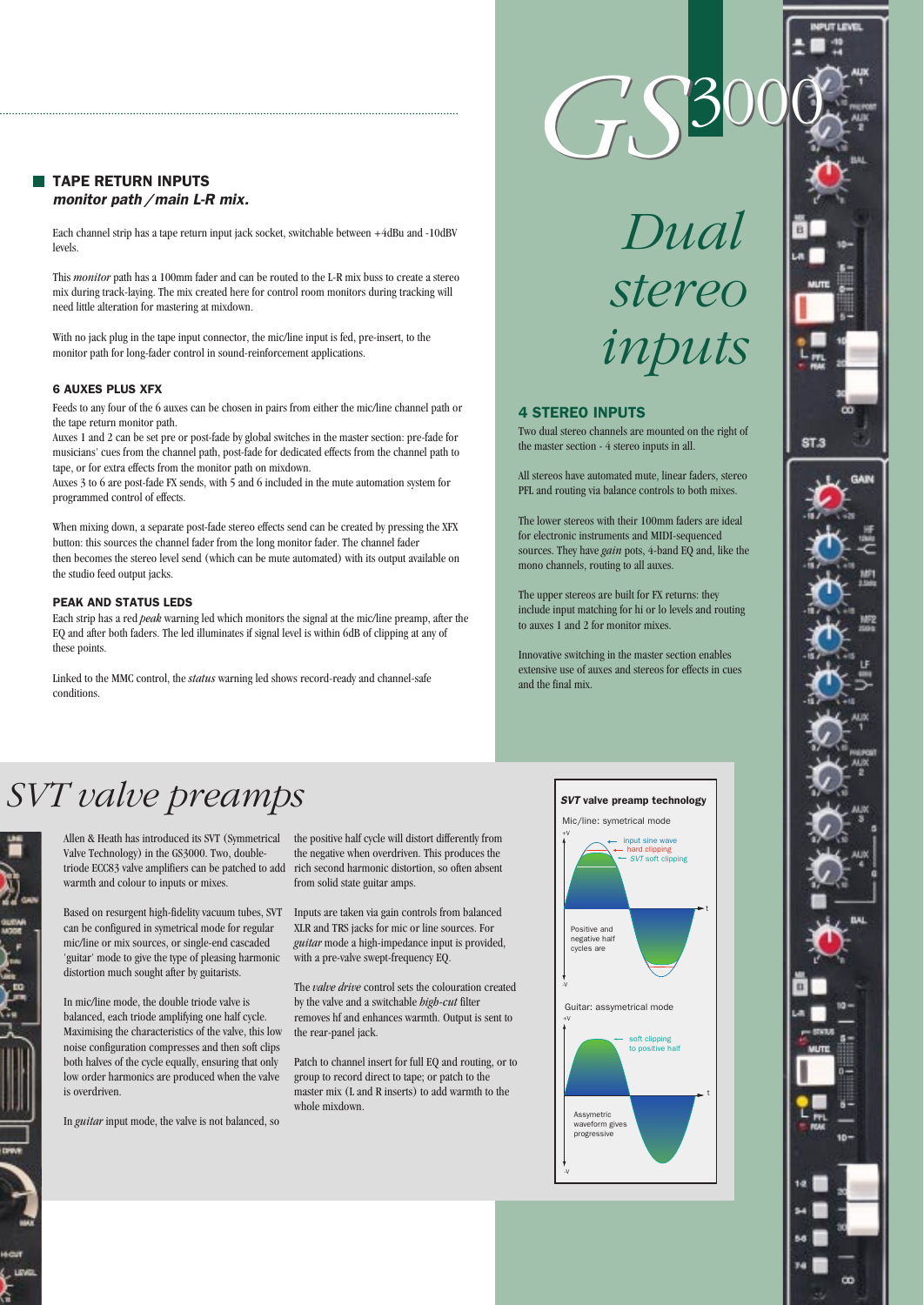### *Master section*



#### GROUPS AND SUBGROUPING

The 8 group busses can be used either in mono or as stereo pairs. If the input is panned fully left or right the signal will go to one group. The 8 group buss outputs are sent, post fader, for recording to the related *grp/dir* tape out switches on the I/O strips.

Each group has an insert point before its 100mm red fader. Patch in group effects here, or sources you want to lay straight to tape on the shortest path; the valve preamps, for example.

The faders are arranged in stereo pairs to feed subgroups to the main mix, via their individual *L-R* switches. The *stereo* switches can be a great help at mixdown: select *stereo* to feed a pair of subgroups to the L-R mix. Without *stereo* selected, each mono subgroup is centrally placed in the mix. You can monitor the submix in stereo by pushing both *AFL* switches together.

Each group is metered post-fade by a 12 segment peak response bargraph. Red leds indicate when stereo has been selected and when group signal level exceeds 5dB below clipping.



### *Monitors and feeds*

#### CONTROL ROOM MONITORS (CRM). PHONES AND MASTER METERING

The CRM output monitors the main L-R mix from the multitrack returns during tracking and mixdown: GS3000 sends this signal from the master fader through a *speaker mute* button (with warning led) via a level control to the Control Room Main jack output. Engineers' headphones follow the same signal, before the mute, with an independent level control.

A second output for alternative "hi fi" loudspeaker listening instead of the CRM is selected by the *alt* switch, and a *mono* check is provided for headphones and speakers.

Any AFL or PFL selection on the console overrides the L-R mix monitor, and is warned by a big red led in the master section as well as individual leds on the I/O strips. Depressing one of the 2-track buttons also overrides the monitor mix, for listening to master or dubbed tapes.

#### MASTER METERING

The 12-segment master L-R bargraph at the top of the section follows CRM selections, pre the mono switch, for visual level checks on main, PFL/AFL and 2-track signals.





#### DEDICATED INTERFACE FOR 3 TWO-TRACK RECORDERS

Interfacing to 3 two-track recorders is easy with the GS3000 which has dedicated inputs and outputs for one high level and two low level machines.

The L-R mix stereo output is fed, via an insert point for signal processing, through the master fader to all three balanced recording outputs.

Dubbing switches enable easy copying from one recorder to another, as well as multiple mastering, without repatching cables.



#### STUDIO MONITORS AND FEEDS

GS3000 supports two separate and versatile stereo feeds for studio foldback or headphones, giving cues during rehearsals and takes, special stereo feeds and playback from multitrack and masters.

Taken from auxes 1 or 2, or the main L-R mix or mix B, or from the CRM signal, each studio feed has its own *mute* and stereo *AFL* switches (with warning leds) and level control. You can even mix the sources, for example to boost the L-R mix with aux 1 send for a musician's cue.

Press *talk* to speak to studio, and set the mic on the adjacent *talk level* pot.

Selecting mix B, you can use studio outputs for special feeds for broadcast or other work.

#### XFX OUTPUTS

When mixing down, mix B can be fed post-fade from the *XFX* switches on the channel strips for use as extra stereo effects sends.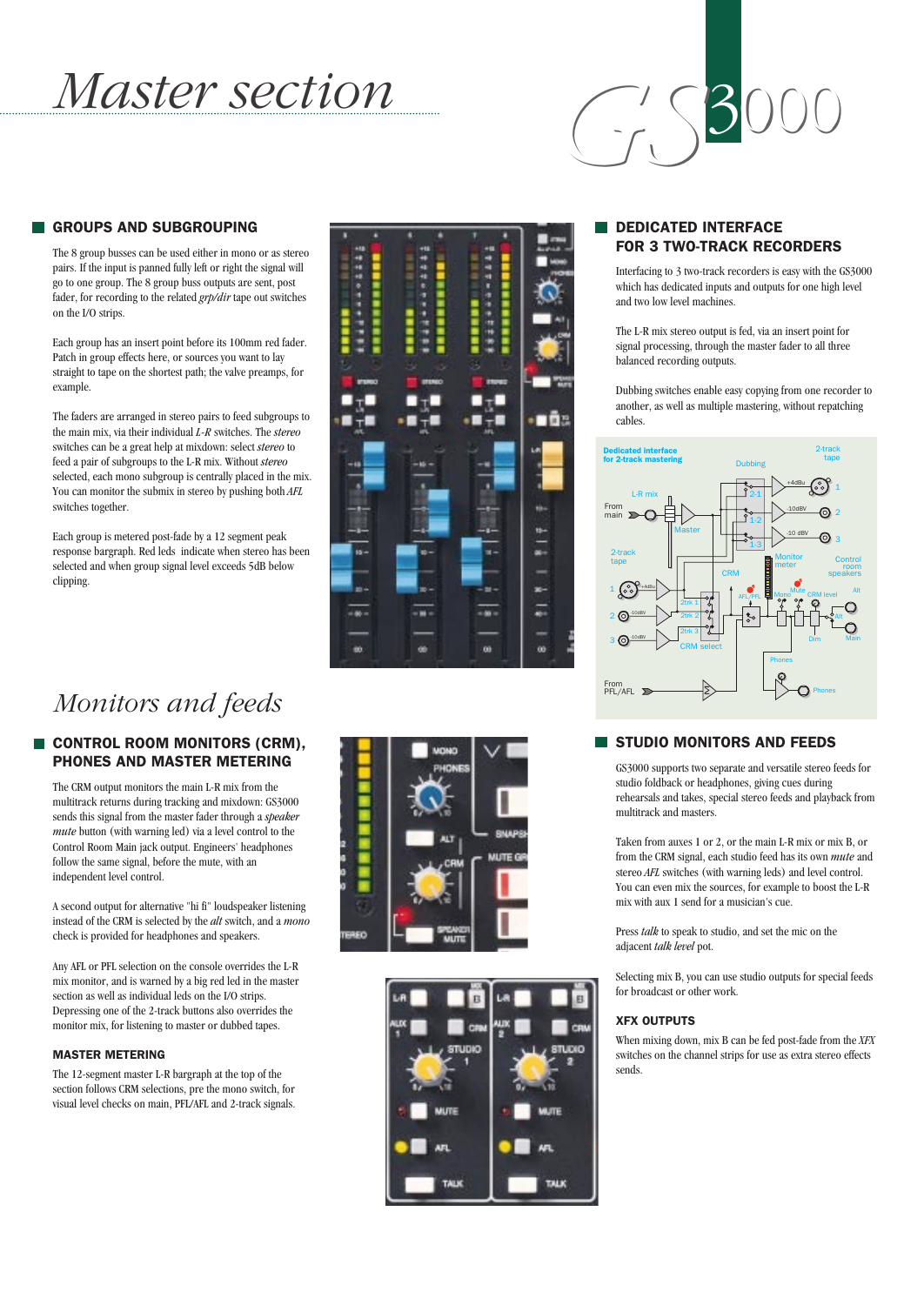#### **EXTENSIVE, VERSATILE AUX SENDS**

Normally sourced pre-fader from the channel path for the monitors during tracking, auxes 1 and 2 can be globally switched post-fader for dedicated effects to tape. At mixdown they can be used for extra effects to monitor



paths. Separate *talk* switches are provided for auxes 1 and 2, independent of the studio feed *talk* buttons.

Aux 1 and 2 sends can be linked to auxes 3 and 4 respectively so you can send the same effect from the monitor and channel paths when needed: perhaps when mix B is being used for a special feed.

Post-fader auxes 3,4,5 and 6 are intended normally for effects sends from the L-R or B mix.

All six aux sends route through level controls to rear jacks, all with AFL feeds with warning leds. Auxes 5 and 6 have mutes for automation of effects or feeds.

#### OSCILLATOR AND TALKBACK

GS3000's built-in oscillator and talkback mic circuits give you full facilities for talking to cues, multitrack checks, lineup and slate. Talkback and oscillator have separate level controls, and oscillator frequencies of 1 or 10kHz can be selected to feed the groups, or switched off for safety.

*Talk to groups* can be selected for tape slates on the multitrack and routed L-R to the main mix for 2-track recorders. The CRM is automatically dimmed when talkbacks are selected or the oscillator is switched on.



B

R

EDIT

NPL<br>DAT

**Bart** 

æ. 뺸.

+15

\*\*<br>\*\* a 9

## *Two-track dubbing GS* <sup>3000</sup>

Two banks of panel switches give comprehensive routing for mixdown recording, playback, dubbing and monitors. You can record to all three tape machines, dub from tape 1 to 2 and 3, or from 2 to 1.

Combined with its line-up oscillator and talkback facilities, GS3000 provides a comprehensive 2-track management system for today's mini-disc, cassette, digital, recordable-CD and hard disk machines.

# *Meterpod options*

J.

#### FOR ALL-CHANNEL METERING

Meterbridges are available for GS3000 24 and 32 strip frames to give full 12-segment led metering of all channels, plus VU metering which follows the master L-R led meters. The meterpod can be ordered with the console or fitted at a later date.

The *metering* switch in the master section globally selects either tape sends or returns, and a tamperproof mode switch sets meter sensitivity to match hi or lo multitrack levels.

Stereo 100mm fader (monitor) paths are metered as mono sums, selectable pre or post fader.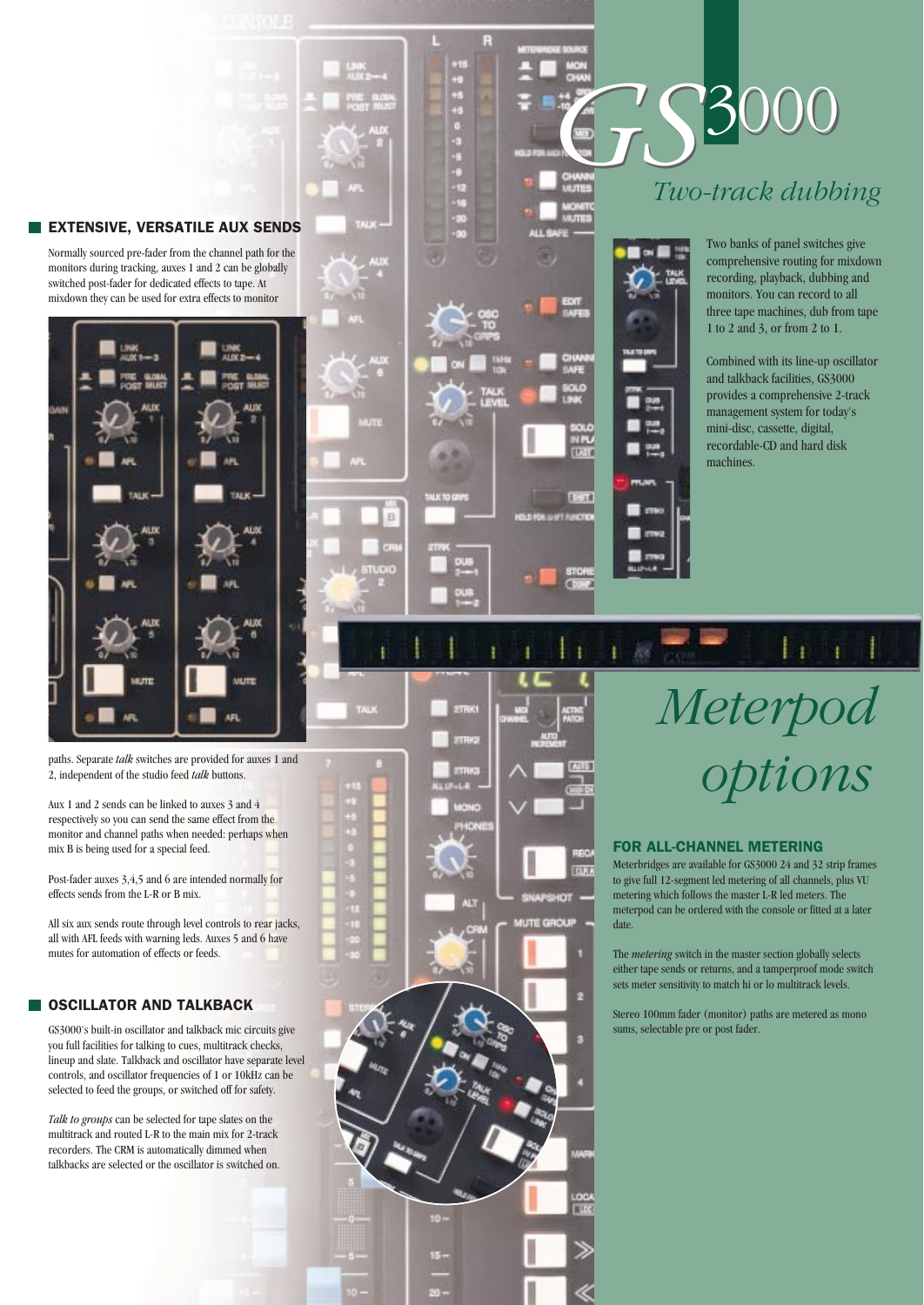## *Mute automation, MIDI and MMC*



Full mute automation is provided on GS3000 with power-down memory of all mutes, patches, safes and modes. Every automated mute has a large, illuminated button for quick programming and clear mute pattern setups.

Within GS3000's computer-controlled mute management system, mutes can be set and reselected in 4 manual groups, or stored in up to 128 snapshots which can be selected from the console or by a MIDI programme. Alternatively each mute can be individually driven by MIDI notes from an external sequencer.

Scene settings include 2 mutes on each I/O strip for monitor and channel paths, stereo lower and upper channels and aux 3 and 4 sends for automated effects.

#### SETTING SAFES

Individual mutes can be made safe from the system's control at any time (perhaps when I/O strip changes are quickly demanded by a dead mic or faulty lead) using the console's *edit safes* toggle button. Channel *status* leds indicate which channels are safe, and pressing the appropriate *mute* button toggles its safe status.

Two buttons let you globally set all *channel* and all *monitor* mix mutes safe, as required.





#### SOLO-IN-PLACE (SIP)

GS3000 includes solo in place facilities for use during setup and recording. Their two-handed operation ensures they are not called up by mistake.

Set the balances between sources and effects, exactly as they will sound in the mixes, by muting all channels except the one you are working on: hold down the *solo in place* button and press the channel mute button to hear its output alone. Release both, and all mute settings will be returned to those you had before. You can recall the last solo patch by holding down *shift* whilst pressing *solo in place*.

Use the *channel safe* button when you're recording to prevent solo affecting the multitrack feeds. Monitor and channel solos are independent unless the *solo link* button is pressed. Use this switch for mixdown or live applications if additional instruments are being fed to B mix,

Like the mutes, solos can be made individually safe.



#### 128 SNAPSHOTS

Up to 128 scenes or mute patches can be set and stored in the snapshot memory. Any mute scene set on the console can be stored simply at any patch number and then recalled as needed.

You can hand over the mute settings to MIDI control easily by selecting the required channel and pressing the *MIDI* button.

#### 4 INDEPENDENT MUTE GROUPS

Four sets of mutes can be stored and quickly recalled using the *mute group* buttons on the master section. When you have the console set up for a take which will need to be recalled later, press *store,* then a *mute group* of your choice.



#### MIDI and MMC

GS3000 provides IN, THRU and OUT connections for MIDI control of patches and mutes, and for the MIDI Machine Control buttons placed conveniently at the bottom of the master section.

Dedicated buttons are provided for Play, Record Stop, >> and << with tally leds. Mark and locate functions are provided and the tracking option allows you to hardwire other remotes.

In conjunction with the display panel and associated leds, MIDI programs can be loaded (the console responds automatically to Sys-Ex dump), disabled or dumped. Error messages help trace program problems, soft and hard resets are available and a power up/down memory protects against data loss.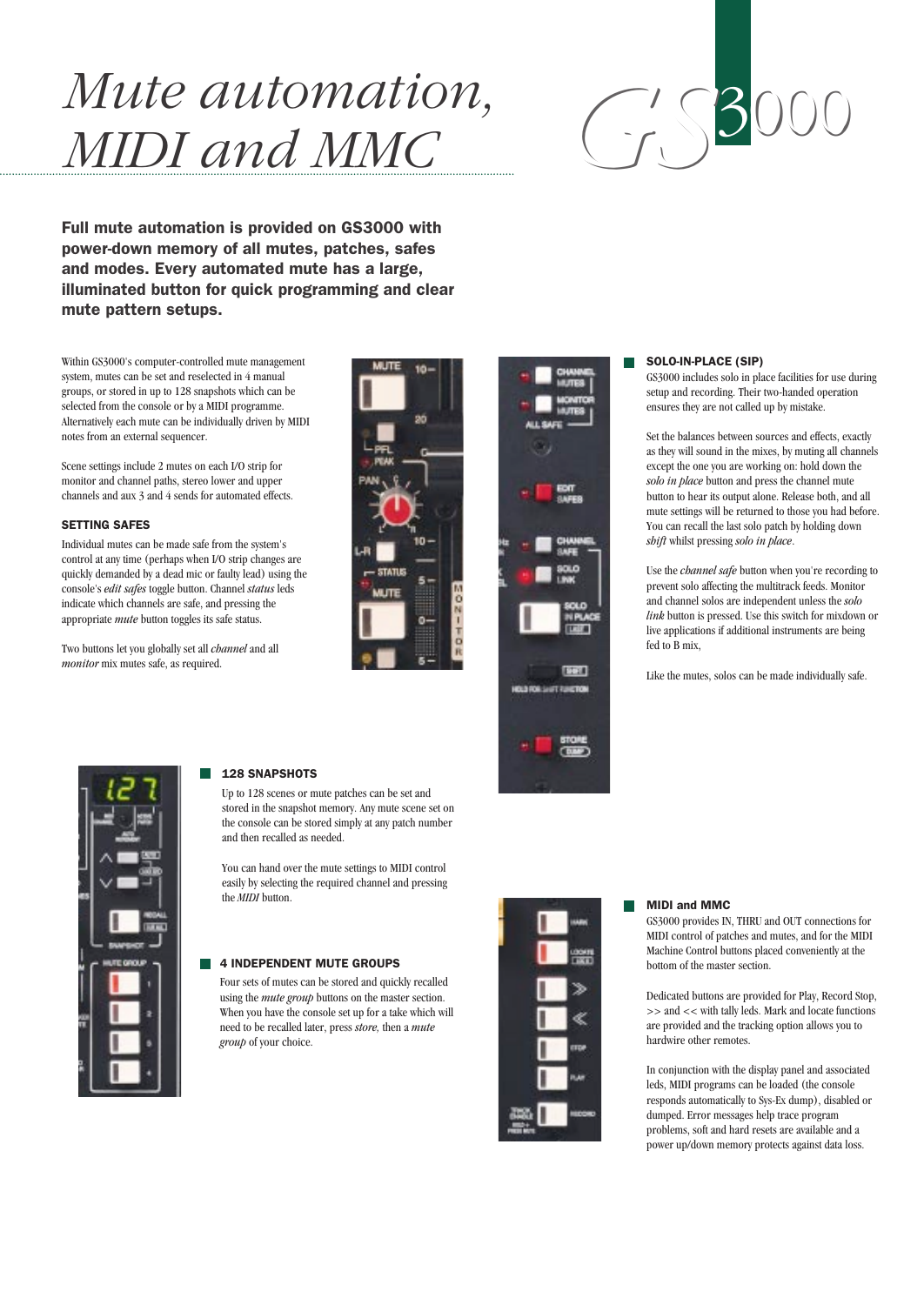### *Connections*





Master section Mono i/o channels

### *Block diagram*